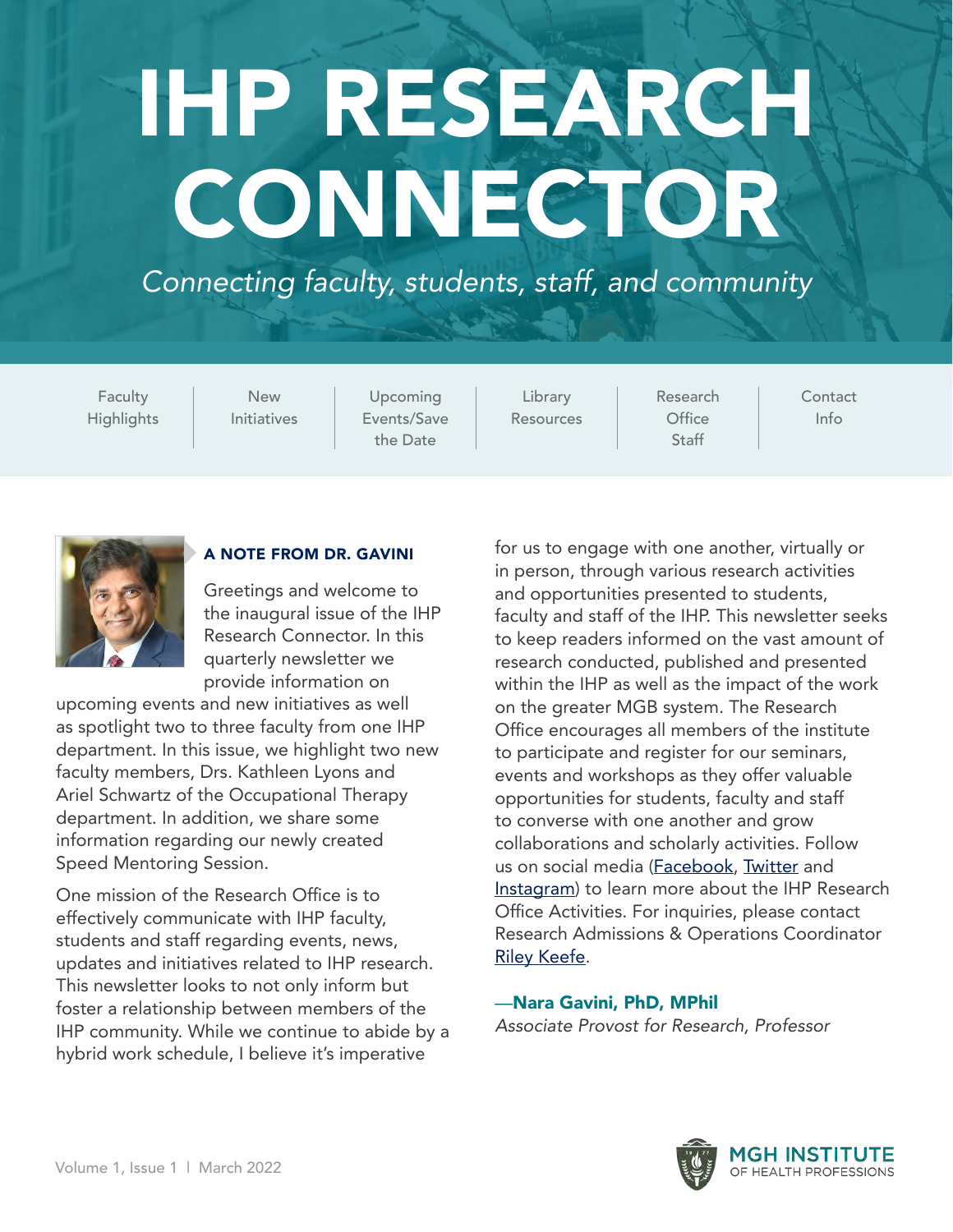#### <span id="page-1-0"></span>[IHP RESEARCH](#page-0-0)  CONNECTOR FACULTY HIGHLIGHTS

Faculty Highlights

•

[New Initiatives](#page-4-0) 

[Upcoming Events/](#page-5-0)  [Save the Date](#page-5-0) 

[Library Resources](#page-7-0) 

[Research Office Staff](#page-8-0)

[Contact Info](#page-8-0) 

#### A Few Words from the Department of **Occupational Therapy**

The Department of Occupational Therapy is thrilled to be featured in the inaugural issue of IHP Research Connector. Launched in 2013, the OT Department enrolled our first cohort of students in 2014. Since that time, our faculty has grown to include sixteen dedicated educators, scholars and leaders in the field whose expertise spans the **REGINA F. DOHERTY,** continuum of care. Faculty publish regularly in leading academic and professional journals, share their



work at national and international conferences, and have secured competitive grants from a range of federal agencies and private foundations including NIH, NCI, PCORI, and AOTF. The scope of our collective accomplishments in this short department history is staggering! Consistent with the OT profession's value on participation and client-centered care, the department has a strong emphasis on community partnerships driving research in areas such as health literacy, equity, and policy, community based rehabilitation, early childhood development, trauma informed care, maternal health, mental health, and measurement of the effects of social determinants of healt h on participation. Additional programs of research include topics in neurorehabilitation, health care ethics, professional reasoning, mindful practice, robot-assisted therapy, cognitive strategy training, interprofessional education, simulation and experiential learning, and much, much more. Research is a strong component of the doctoral curricula in both our entry-level and post-professional degree program s. Through mentored experiences our graduates create innovative solutions and serve as practice scholars, translating theory to practice. This newsletter highlights two new occupational therapy faculty— Dr. Kathy Lyons and Dr. Ariel Schwartz. Their research is making important contributions to the science of OT and harnessing the powe r of the lived experience to inform evidence-based, client-centered care. As you read more about their work, I encourage you to reach out to them and other OT faculty for future collaborations.

#### —Regina F. Doherty, OTD, OTR/L, FAOTA, FNAP

*Professor and Chair Department of Occupational Therapy* 



Follow us on social media: @IHPResearch

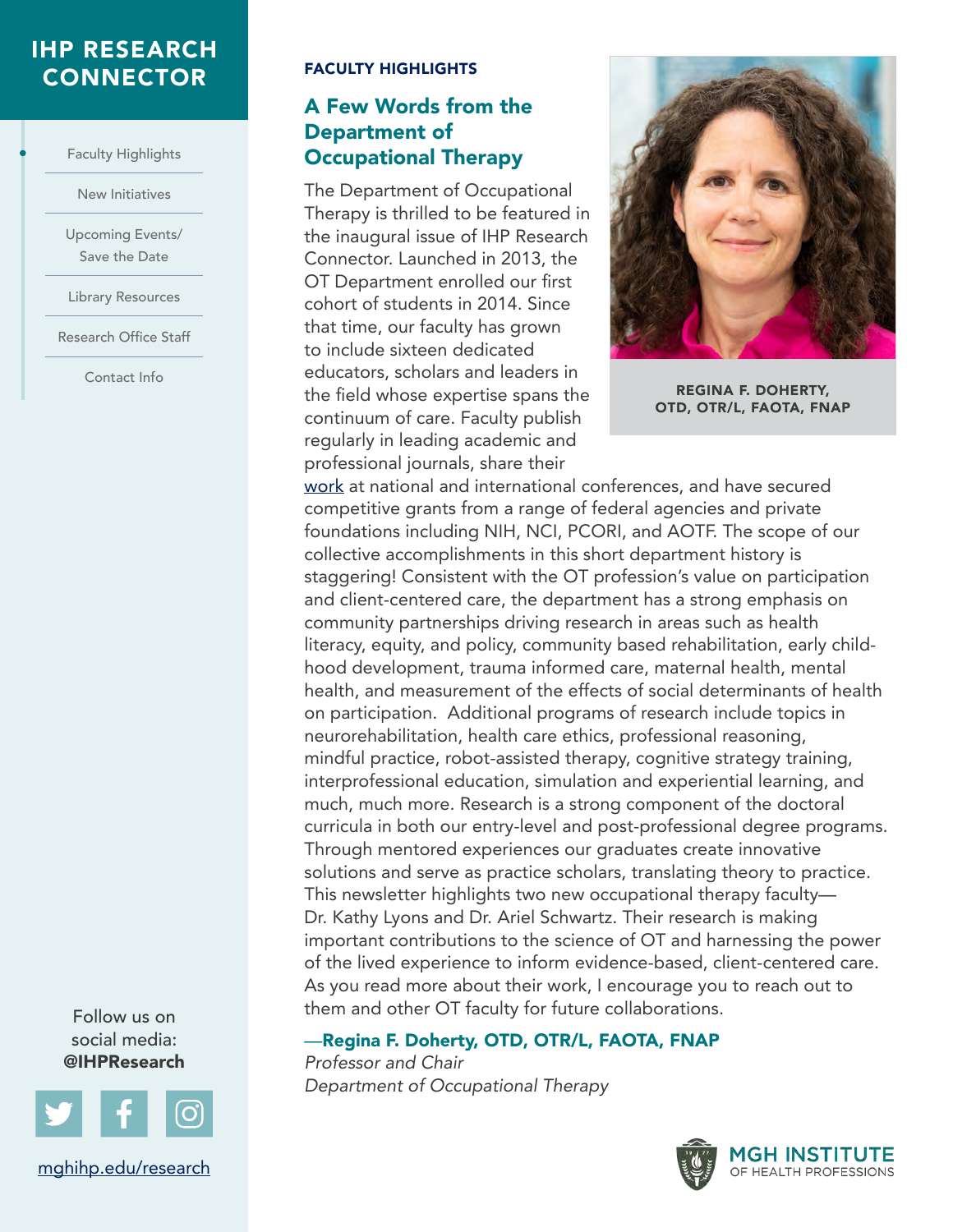#### [IHP RESEARCH](#page-0-0)  CONNECTOR FACULTY HIGHLIGHTS

[Faculty Highlights](#page-1-0) 

•

[New Initiatives](#page-4-0) 

[Upcoming Events/](#page-5-0)  [Save the Date](#page-5-0) 

[Library Resources](#page-7-0) 

[Research Office Staff](#page-8-0)

[Contact Info](#page-8-0) 

#### Dr. Ariel Schwartz, PhD, OTR/L

#### *Assistant Professor, Department of Occupational Therapy*

Dr. Ariel Schwartz, PhD, OTR/L has been engaged with the disability community since childhood. Her initial research experiences were in biochemistry, but she pursued a career in occupational therapy, because the field's driving frameworks and models are aligned with the social model of disability. Her research in the Partnership Lab is focused on participation, mental health, and accessible patient-



DR. ARIEL SCHWARTZ, PhD, OTR/L

reported outcome measures for young adults with intellectual and/or developmental disabilities. In this work, she utilizes an inclusive research approach in which individuals with intellectual and/or developmental disabilities are paid co-researchers throughout the entire research process. This approach ensures that Ariel's research is guided by the needs of the disability community and incorporates invaluable lived experiences of individuals with intellectual and/or developmental disabilities.

Some of her current projects include refining and expanding peer mentor training for young adult peer mentors with intellectual and/or developmental disabilities delivering a mental health intervention, development of a cognitively accessible research ethics training, and evaluating the cognitive accessibility of the VIA Character Strengths Survey.

Prior to coming to the IHP, Ariel was a postdoctoral fellow at Boston University's Center for Psychiatric Rehabilitation. Her work has been funded by a range of foundations and federal funders, including the Deborah Munroe Noonan Memorial Research Fund, NIDILRR, and PCORI. As a junior scholar, Ariel's initial contributions and potential have been recognized by research awards from the American Association on Intellectual and Developmental Disabilities and the Association of University of Centers on Disability. Welcome, Ariel!

Be sure to follow us on Social Media @IHPResearch for more information [\(Facebook](https://www.facebook.com/MGHInstituteofHealthProfessions/), [Twitter](https://twitter.com/IHPResearch) and [Instagram\)](https://www.instagram.com/mghinstitute/)



Follow us on social media: @IHPResearch

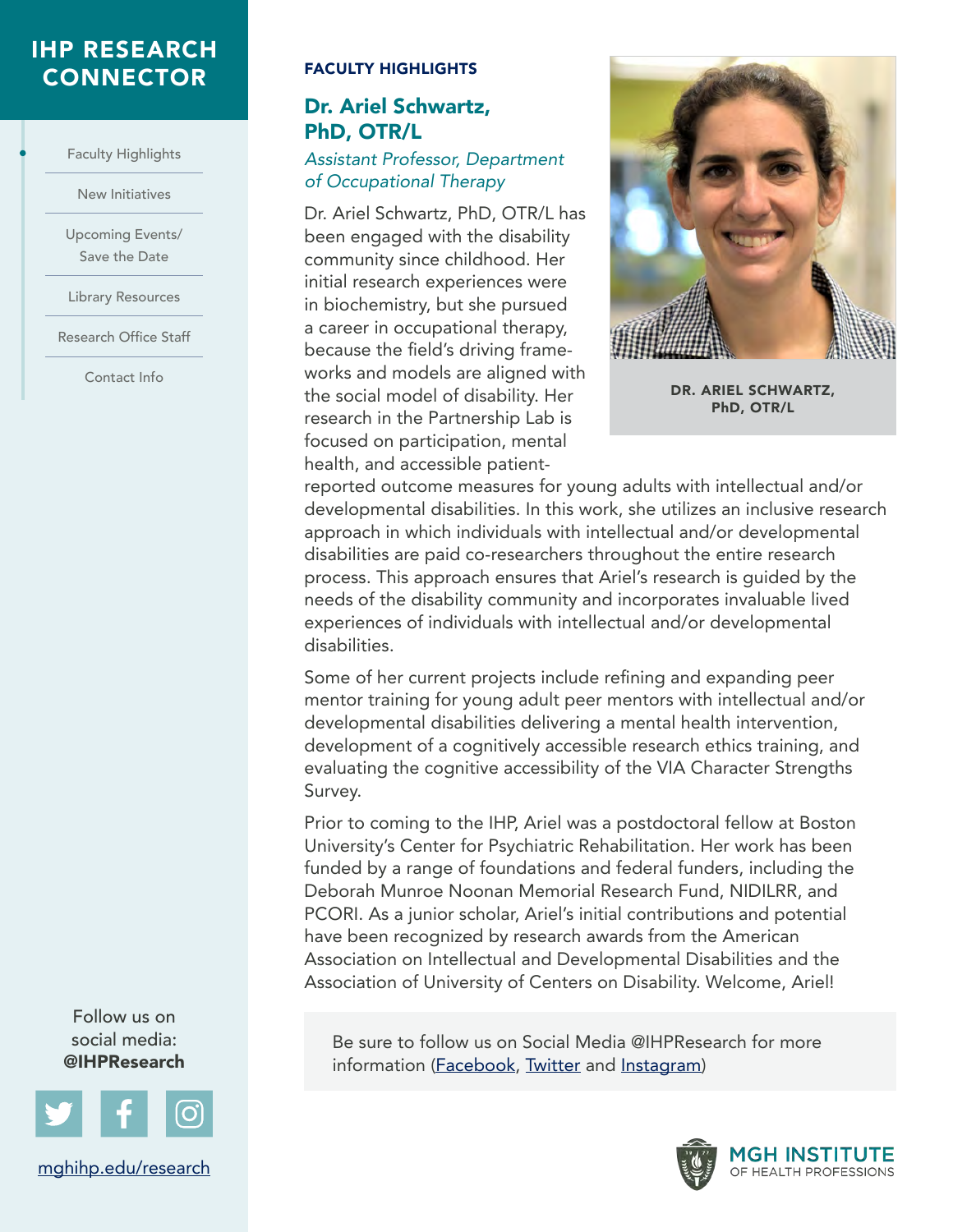#### [IHP RESEARCH](#page-0-0)  CONNECTOR FACULTY HIGHLIGHTS

[Faculty Highlights](#page-1-0) 

•

[New Initiatives](#page-4-0) 

[Upcoming Events/](#page-5-0)  [Save the Date](#page-5-0) 

[Library Resources](#page-7-0) 

[Research Office Staff](#page-8-0)

[Contact Info](#page-8-0) 

#### Dr. Kathy Lyons, ScD, OTR/L *Professor, Department of Occupational Therapy*

Dr. Kathy Lyons, ScD, OTR/L practiced occupational therapy in geriatric rehabilitation for six years before pursuing her Doctor of Science degree at Boston University. Those clinical experiences heavily influenced the nature of the research questions that intrigue her the most. The focus of her research program is upon building the evidence base for rehabilitation,



DR. KATHY LYONS, ScD, OTR/L

primarily in the area of cancer survivorship. She has expertise in experimental design, mixed methods, implementation science, the service of developing, testing and refining stakeholder-informed, and individually tailored interventions.

Kathy joined the Center for Psycho-oncology Research at Dartmouth College in 2003. While there, she was awarded the Tiffany Blake Fellowship from the Hitchcock Foundation, followed by a five-year Mentored Research Scholar Grant from the American Cancer Society. She secured R01 funding for a two-site clinical trial, evaluating a rehabilitation intervention for breast cancer survivors. Her research challenges the predominant paradigm of supportive care in oncology.

Nationally, Kathy is seen as a leading researcher in the area of cancer rehabilitation. In addition to developing a research program that has been funded by the American Cancer Society and the National Cancer Institute, she has mentored many doctoral and post-doctoral occupational therapists pursuing cancer research. She led a task force within the American Congress of Rehabilitation Medicine (2017-2019) and was an invited member of a World Health Organization task force for the Rehabilitation 2020 initiative.

Her main line of research was developed in partnership with clinical psychologist Dr. Mark Hegel. In their pilot studies, they infused occupational therapy approaches of activity adaptation and environmental modification into a problem-solving treatment structure to help breast cancer survivors stay active during treatment.

Kathy was delighted to join IHP in September 2021 to create the Cancer Rehabilitation (CaRe) Lab. Welcome, Kathy!



Follow us on social media: @IHPResearch

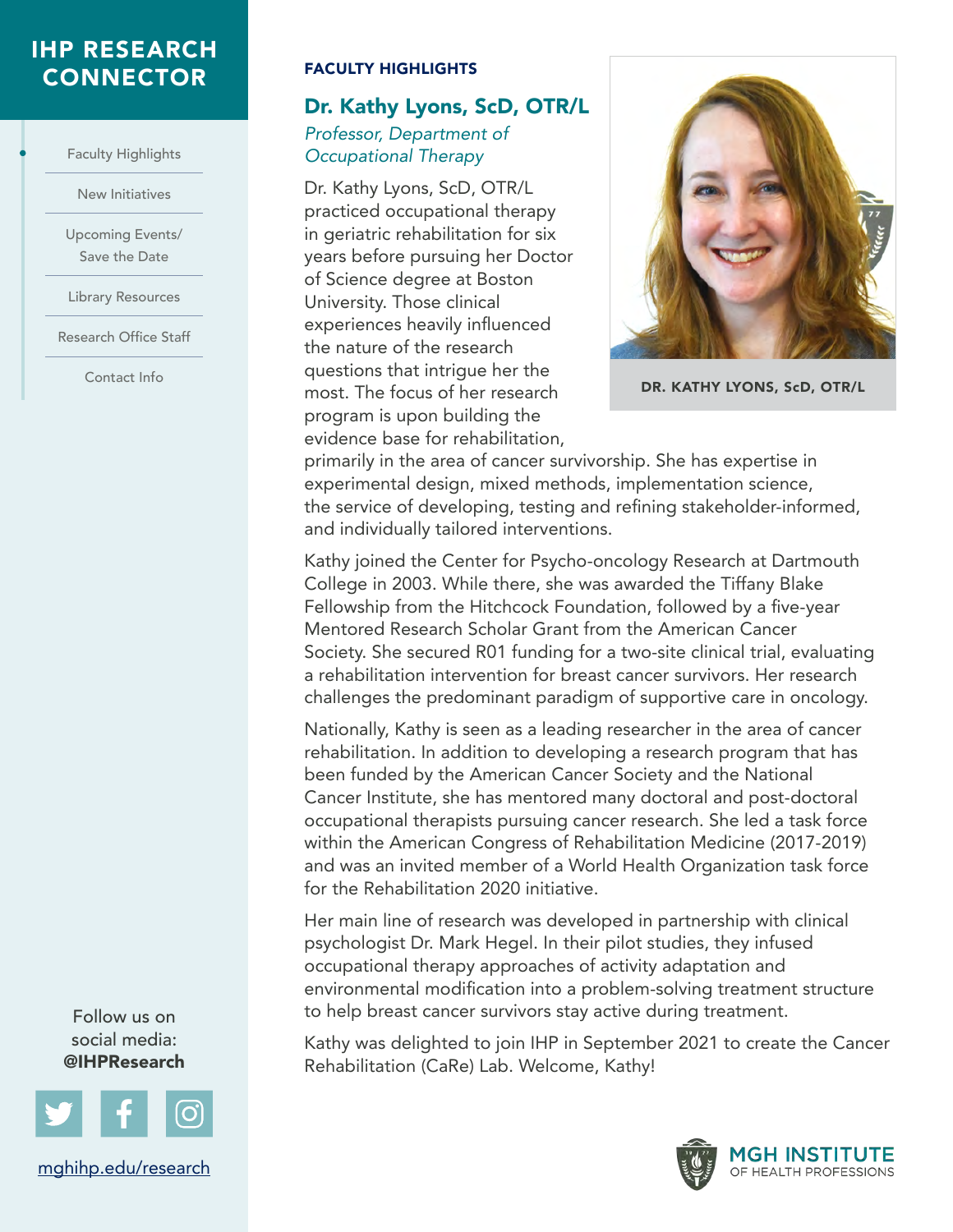#### <span id="page-4-0"></span>[IHP RESEARCH](#page-0-0)  **CONNECTOR** NEW INITIATIVES:

[Faculty Highlights](#page-1-0) 

New Initiatives

•

[Upcoming Events/](#page-5-0)  [Save the Date](#page-5-0) 

[Library Resources](#page-7-0) 

[Research Office Staff](#page-8-0)

[Contact Info](#page-8-0) 

SPEED MENTORING

Speed mentoring, a new initiative created by the Research Office, offers an opportunity for faculty and staff to collaborate with highly experienced mentors. These virtual sessions consist of 5-7 faculty and staff members as mentees with 2 mentors from the IHP.

#### *What is Speed Mentoring?*

Speed mentoring, also referred to as Flash Mentoring, is a series of short, focused conversations about specific questions. These conversations involve a one-onone interaction between a mentee and mentor. The mentee rotates to several mentors during an allotted amount of time to obtain the information they are looking for.

#### What are the benefits of Speed *Mentoring?*

1. Interacting with People in Different Work areas: Mentees can ask a series of questions within a short period of time, allowing them to touch base on a number of topics that maybe pertain to their

respective work area. However, sharing experience/ advice regardless of background allows for mentees to learn more about different working environments.

2. Allows for Inclusion of **Everyone:** Speed mentoring is all about creating an environment where faculty and staff from all backgrounds can converse with one another. The experiences, knowledge, and wisdom shared can offer insight for those looking to learn more research, clinical, teaching and career growth.

3. Fosters a Sense of Community Within the Workplace: Given the unforeseen circumstances brought on by the COVID-19 pandemic, staff and faculty are eager to connect with each other. With some semblance of normalcy returned, speed mentoring sessions allows mentors and mentees to reconnect with their colleagues and build new networking relations.

[Research Office Speed Mentoring](https://docs.google.com/forms/d/1i1USE9WL8-LT05obfXwgVgnbZGI7DZDLD8DJFrQ5_Q8/edit) **Session** 



*Pictured to the left*  is the first Speed *Mentoring Session held on 2/10 with Research Grantsmanship as the topic of discussion.* 

Follow us on social media: @IHPResearch



[mghihp.edu/research](https://www.mghihp.edu/research) 

Follow us on Social Media and look for an email for more information on our next Speed Mentoring Session

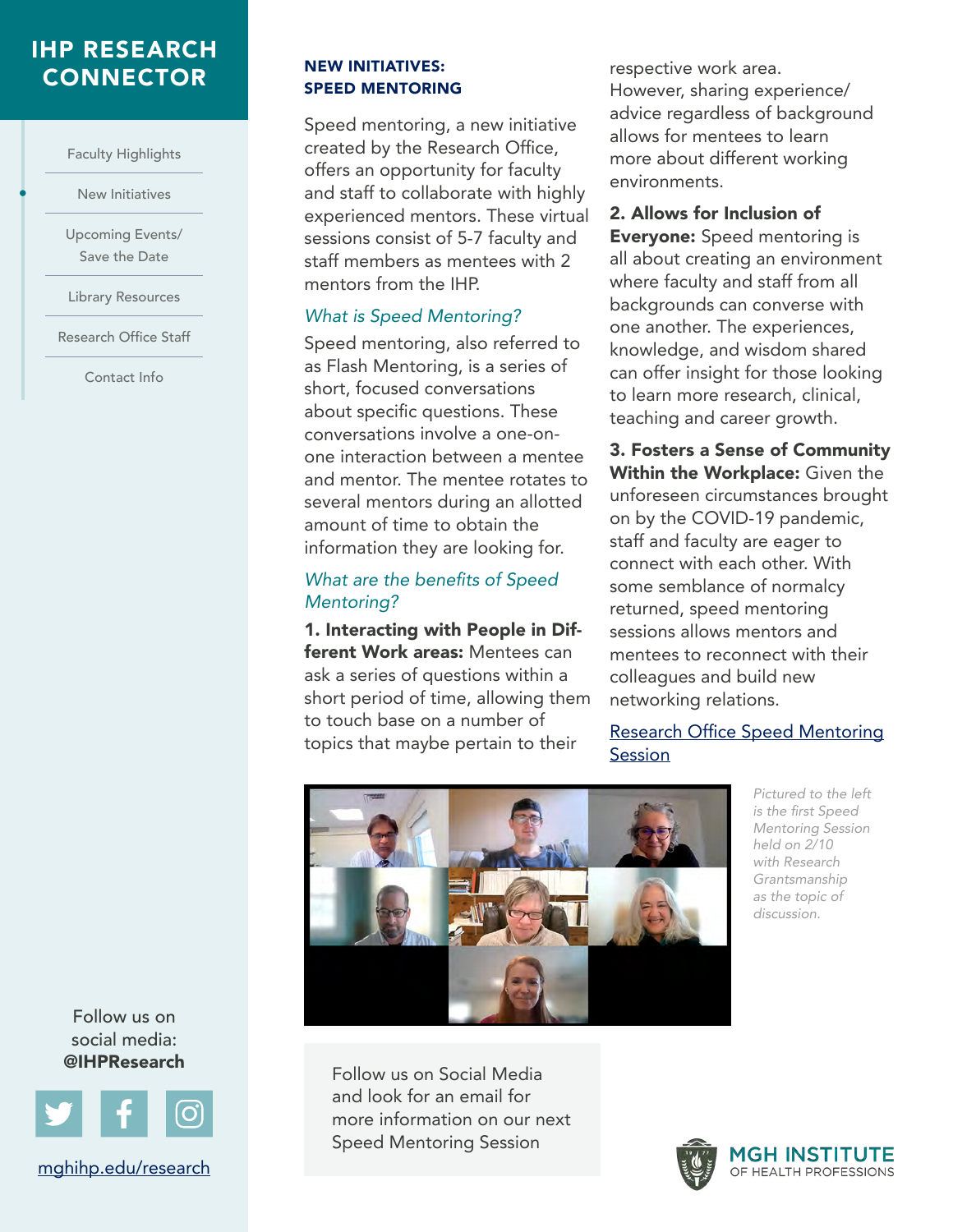## <span id="page-5-0"></span>[IHP RESEARCH](#page-0-0)

[Faculty Highlights](#page-1-0) 

[New Initiatives](#page-4-0) 

Upcoming Events/ Save the Date

•

[Library Resources](#page-7-0) 

[Research Office Staff](#page-8-0)

[Contact Info](#page-8-0) 

**CONNECTOR** UPCOMING EVENTS/SAVE THE DATE

#### [Development](https://secure-web.cisco.com/1c7GrN5seMS_DoYvB3N7iI8ZG-285wvcUNniCkwlIBmharzLe21_d0EYZ_Jh1LRXu8A4X8oEp-cB8Y41TZKL3rxLLKs0GLwxx4Bhz7rlZOjrOZdpS55jOTUoyVqbQ_v06MTE8SKh3u3e-IktHM0oI_XkOtGc3k_wecNHhrEvNJqjdGkHuNss531YlL1G9QQDOlpNC6jq8__32n9jl6jeckqXLeTiTV8dNYrOXuiC1j_ni_ddL5a2UxJLNNUVnChwDmhdfkAxNKBjD4sX1vRHBROBm7HRYAyJ5cyQJ59fbpMbxryi1x2edkQ1WRh9vyWSV1k6BDnF1TutyekB3D2flFg/https%3A%2F%2Fharvard.us10.list-manage.com%2Ftrack%2Fclick%3Fu%3Dc13f5bf0941e50b9ec52eb776%26id%3Df7ee6d0bb4%26e%3Da06d55428d) *March 30–May 25*  [How to Design a Clinical](https://secure-web.cisco.com/1c7GrN5seMS_DoYvB3N7iI8ZG-285wvcUNniCkwlIBmharzLe21_d0EYZ_Jh1LRXu8A4X8oEp-cB8Y41TZKL3rxLLKs0GLwxx4Bhz7rlZOjrOZdpS55jOTUoyVqbQ_v06MTE8SKh3u3e-IktHM0oI_XkOtGc3k_wecNHhrEvNJqjdGkHuNss531YlL1G9QQDOlpNC6jq8__32n9jl6jeckqXLeTiTV8dNYrOXuiC1j_ni_ddL5a2UxJLNNUVnChwDmhdfkAxNKBjD4sX1vRHBROBm7HRYAyJ5cyQJ59fbpMbxryi1x2edkQ1WRh9vyWSV1k6BDnF1TutyekB3D2flFg/https%3A%2F%2Fharvard.us10.list-manage.com%2Ftrack%2Fclick%3Fu%3Dc13f5bf0941e50b9ec52eb776%26id%3Df7ee6d0bb4%26e%3Da06d55428d)  [Study: Principles & Protocol](https://secure-web.cisco.com/1c7GrN5seMS_DoYvB3N7iI8ZG-285wvcUNniCkwlIBmharzLe21_d0EYZ_Jh1LRXu8A4X8oEp-cB8Y41TZKL3rxLLKs0GLwxx4Bhz7rlZOjrOZdpS55jOTUoyVqbQ_v06MTE8SKh3u3e-IktHM0oI_XkOtGc3k_wecNHhrEvNJqjdGkHuNss531YlL1G9QQDOlpNC6jq8__32n9jl6jeckqXLeTiTV8dNYrOXuiC1j_ni_ddL5a2UxJLNNUVnChwDmhdfkAxNKBjD4sX1vRHBROBm7HRYAyJ5cyQJ59fbpMbxryi1x2edkQ1WRh9vyWSV1k6BDnF1TutyekB3D2flFg/https%3A%2F%2Fharvard.us10.list-manage.com%2Ftrack%2Fclick%3Fu%3Dc13f5bf0941e50b9ec52eb776%26id%3Df7ee6d0bb4%26e%3Da06d55428d)

This course is an opportunity for new clinical investigators who have an idea for a clinical trial to learn the fundamentals of clinical trial design. Participants will learn the fundamentals of clinical trial design, including instructions on how to design a protocol, information on IRB and regulatory topics, and on trial implementation. Additional course topics include statistical analysis, budgeting, and data management.

\*Only available to Harvard affiliates. [APPLY](https://secure-web.cisco.com/1Syy_Bu_utxcgiY8Ms4ztiJvMlVcQhpLop1zdNh7XBAeVUqBVYCGZEmZlHA95b32VJYDKFDMOHt0-16-Oyf64FT3jrfG5lQzVx5dt5D1m66MGXag6U1BGyCcqxgrYtSQ9-BVMzk4OKZevTAnvporrjIOg9N2ynEOB_ZlC-fS9ZFY6LRrsN_p722bp6q3spmtKvIOKdKkD05b3dVR6Z5gWBW6dEvIM4MPS_ME9G3vzFBFeo0RahTJjr7EmNoENuqOsChf7zA9HubDaeLftifBdLs4gogQCRCipkXmwsnbl3THrocshTwP6abzHaoE5Htv88w7eb469ok8TTbFYScJXbQ/https%3A%2F%2Fharvard.us10.list-manage.com%2Ftrack%2Fclick%3Fu%3Dc13f5bf0941e50b9ec52eb776%26id%3Dd1f6bb8ea5%26e%3Da06d55428d) by March 7

#### *March 2, 2022*

#### [N-of-1 and Aggregated N-of-1](https://ilearn.tuftsctsi.org/product?catalog=BERD2022_06_Online

)  [Trials: Motivation, Applications,](https://ilearn.tuftsctsi.org/product?catalog=BERD2022_06_Online

)  [and Future Directions](https://ilearn.tuftsctsi.org/product?catalog=BERD2022_06_Online

)

The Center for Quantitative Methods and Data Science (QM&DS) will host N-of-1 and Aggregated N-of-1 Trials: Motivation, Applications, and Future Directions. This talk will be presented by Nicholas Schork, PhD, Deputy Director and Distinguished Professor of Quantitative Medicine at the Translational Genomics Research Institute (TGen), an affiliate of the City of Hope (COH) National Medical Center, and an Adjunct Professor of Medicine and Population Science at COH. [REGISTER.](https://ilearn.tuftsctsi.org/product?catalog=BERD2022_06_Online)

#### *March 9–June 8*  [Fundamentals of Comparative](https://secure-web.cisco.com/1uZVJwMwfoawsGklRRkNJUrnxJIuOKd3Gb5QABL7vWALWTuJEKuVeA06CpECMmhLrsEakRYbcm8zQv6GJ6wgsqoB8ZopAVYV4dGwD2LaRkNXzNoVuaGh7LhSz03-luj_mPQqFluEZ7zKCktRgqJcy9Vvt14VslniOreziwnXiw_KNSojS1ihQzo0CRkYmwMD_pzjT16FilRPLBh-1_CqPZaXuUvkxLuil-_d1jQ3P8l5wQCaYQMl0xB4KaibtHTRAEn6FLOFD03F3IGQ3Jaq7CSBWyyhOqA67sjtB1R9pLZ1M6WZlOxLidQpJCpU7rXu60fwqUjhtarGHKO2xPyfbQw/https%3A%2F%2Fharvard.us10.list-manage.com%2Ftrack%2Fclick%3Fu%3Dc13f5bf0941e50b9ec52eb776%26id%3De28eccd3d8%26e%3Da06d55428d)  [Effectiveness Research: Data](https://secure-web.cisco.com/1uZVJwMwfoawsGklRRkNJUrnxJIuOKd3Gb5QABL7vWALWTuJEKuVeA06CpECMmhLrsEakRYbcm8zQv6GJ6wgsqoB8ZopAVYV4dGwD2LaRkNXzNoVuaGh7LhSz03-luj_mPQqFluEZ7zKCktRgqJcy9Vvt14VslniOreziwnXiw_KNSojS1ihQzo0CRkYmwMD_pzjT16FilRPLBh-1_CqPZaXuUvkxLuil-_d1jQ3P8l5wQCaYQMl0xB4KaibtHTRAEn6FLOFD03F3IGQ3Jaq7CSBWyyhOqA67sjtB1R9pLZ1M6WZlOxLidQpJCpU7rXu60fwqUjhtarGHKO2xPyfbQw/https%3A%2F%2Fharvard.us10.list-manage.com%2Ftrack%2Fclick%3Fu%3Dc13f5bf0941e50b9ec52eb776%26id%3De28eccd3d8%26e%3Da06d55428d)  [Sources & Methods](https://secure-web.cisco.com/1uZVJwMwfoawsGklRRkNJUrnxJIuOKd3Gb5QABL7vWALWTuJEKuVeA06CpECMmhLrsEakRYbcm8zQv6GJ6wgsqoB8ZopAVYV4dGwD2LaRkNXzNoVuaGh7LhSz03-luj_mPQqFluEZ7zKCktRgqJcy9Vvt14VslniOreziwnXiw_KNSojS1ihQzo0CRkYmwMD_pzjT16FilRPLBh-1_CqPZaXuUvkxLuil-_d1jQ3P8l5wQCaYQMl0xB4KaibtHTRAEn6FLOFD03F3IGQ3Jaq7CSBWyyhOqA67sjtB1R9pLZ1M6WZlOxLidQpJCpU7rXu60fwqUjhtarGHKO2xPyfbQw/https%3A%2F%2Fharvard.us10.list-manage.com%2Ftrack%2Fclick%3Fu%3Dc13f5bf0941e50b9ec52eb776%26id%3De28eccd3d8%26e%3Da06d55428d)

This online course teaches participants about the motivation for

Comparative Effectiveness Research and how it compares to other research areas. Designed as an introduction to comparative effectiveness research (CER), participants will learn about the motivation for CER and how it compares to other research areas. The course, formerly known as Comparative Effectiveness Research, will also delve into the purpose of CER and the variety of data sources and analytic methods that are used in CER studies. Further, course participants will gain experience performing data transformation and analysis using R, Stata or SAS. [REGISTRATION](https://secure-web.cisco.com/1rIQQo0oHWWJ-n6AHAUsgC56Aixuh5Uo-xlWEjJv7RYaFzY-tpbsWeIFJ4yIorNfwPXtSp1DrfvfbiUwQ8RfWjm2PiP5ThIhILcNjyusOry6RCUnReiwc6U_mEo5QB0t9wEw9BLW71mgIbbnBDzzMp3bDJ2mw3m8960UODLaxLJdfd2Eo9L5BpPLHYEXkMC3Gk7jJKn3MtB86lpP-7XC5kzE5iFE8NSf_3orx-zKJd4lxuAjio4RRwXIiwITp91rRqs2QKLDnyHyjtDYjZP9YrXVqTgWggW9t7lco15_h8BZZ-J5JU5BmG46cDJgFnMqOOS67b9OGflwtxtlL6u4_GA/https%3A%2F%2Fharvard.us10.list-manage.com%2Ftrack%2Fclick%3Fu%3Dc13f5bf0941e50b9ec52eb776%26id%3D8134c8e392%26e%3Da06d55428d) is open.

#### [COVID Funding Opportunities](https://covidinnovation.partners.org/funding/)

Please visit the new MGB web page for COVID funding opportunities that provides a central database for researchers to view open and competitive funding announcements. We have aggregated opportunities from federal and private funding sources including NIH, DoD, CDC, EPA, foundations, and more. The database defaults to sorting by award amount and can also be sorted by deadline or filtered by research focus. [REGISTER.](https://covidinnovation.partners.org/funding/)

#### *Thursday, March 10, 1 p.m.–5 p.m.*  [Are you Writing a K?](https://catalyst.harvard.edu/calendar/event/workshop-are-you-writing-a-k-get-practical-advice-march-10/)  [Get Practical Advice](https://catalyst.harvard.edu/calendar/event/workshop-are-you-writing-a-k-get-practical-advice-march-10/)

This workshop consists of two sessions. The Program Workshop will take place 1:00-3:00 p.m., and the Administrative Components (optional session) will be from 3:15-5:00 p.m. This workshop is appropriate for clinical and basic



Follow us on social media: @IHPResearch

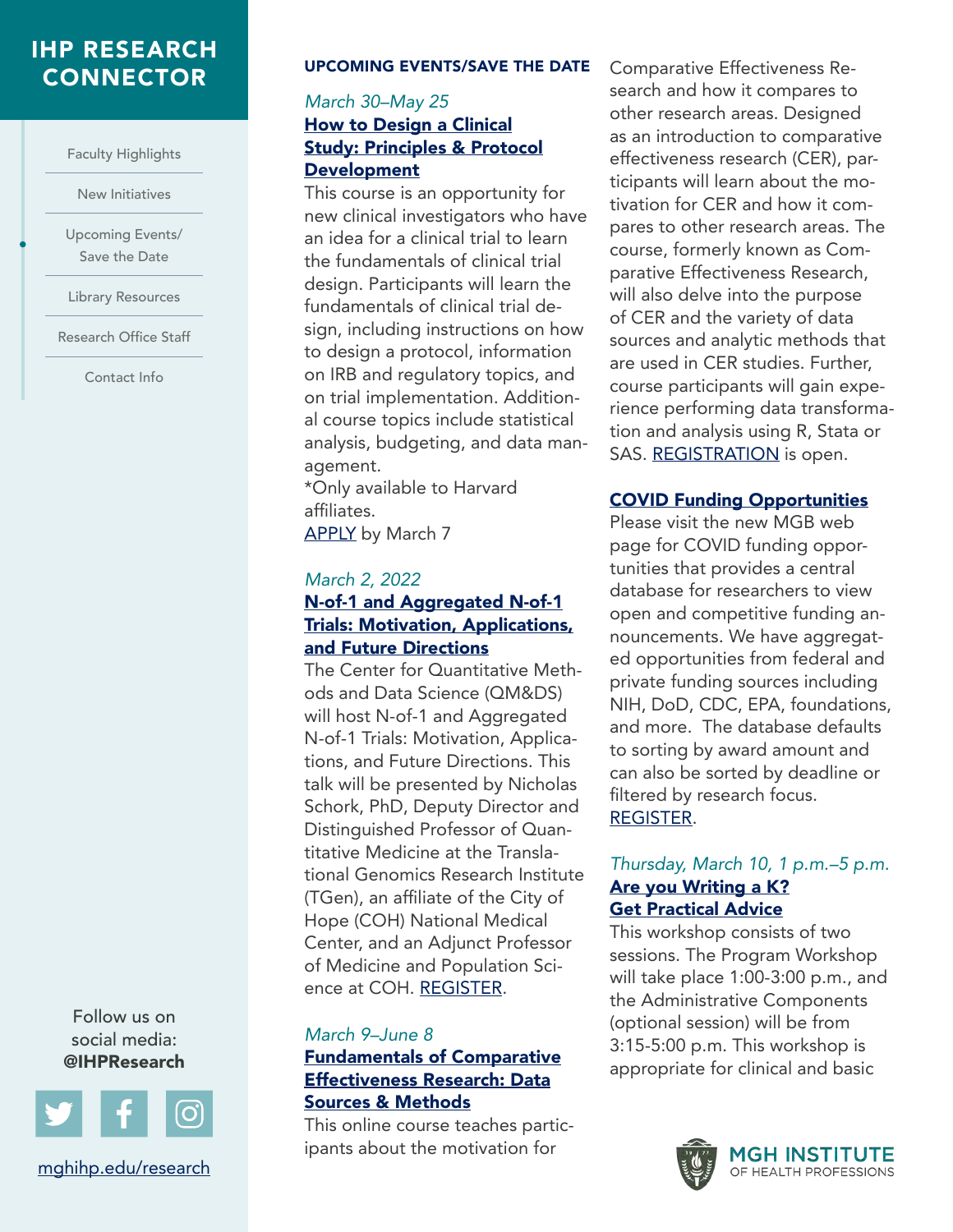## [IHP RESEARCH](#page-0-0)

[Faculty Highlights](#page-1-0) 

[New Initiatives](#page-4-0) 

[Upcoming Events/](#page-5-0)  [Save the Date](#page-5-0) 

•

[Library Resources](#page-7-0) 

[Research Office Staff](#page-8-0)

[Contact Info](#page-8-0) 

Follow us on social media: @IHPResearch



[mghihp.edu/research](https://www.mghihp.edu/research) 

### CONNECTOR UPCOMING EVENTS/SAVE THE DATE

science researchers from all fields. K99 applications will not be discussed in detail. [REGISTER](https://myemail.constantcontact.com/Registration-is-now-open-for-the-K-Writing-Workshop---Thursday--March-10--2022-.html?soid=1101540286588&aid=HujqVboxFgs).

#### *March 10, 2022*  Translational Research Day 2022 to Feature Leading Learning Health Systems Panel

Tufts CTSI announces Translational Research Day 2022: The Impact and Promise of Learning Health Systems (Tuesday, March 15, 10:00AM-4:00PM via Zoom) will include a leadership panel, Leading Learning Health Systems, featuring Wellforce President and CEO Michael Dandorph, MHA and Wellforce Chief Academic Officer and Dean ad interim of Tufts University School of Medicine Helen Boucher, MD, FACP, FIDSA. The session will begin with a talk by Vanderbilt University Medical Center's Gordon Bernard, MD, who will discuss using pragmatic trial designs in research studies conducted across Vanderbilt's Learning Health System. The panel will include a Q&A moderated by Tufts CTSI Dean Harry Selker, MD, MSPH. Check out the full agenda for Translational Research Day, and register here.

#### *Deadline: Wednesday, March 30*  Course: TRANSforming Care with Emerging, Novel Devices (TRANSCEND)

TRANSforming Care with Emerging, Novel Devices (TRANSCEND) explores the current climate for the development of class II and class III medical devices. This hybrid course begins with a 4-week online session that includes case examples featuring real-world critical aspects and challenges in device development, key factors in regulatory decision-making, techniques for technology valuation and potential sources of funding, examining the ways in which risk management informs device development processes and designing a customizable pitch that deliver non-confidential information to key stakeholders. [REGISTER](https://catalyst.harvard.edu/courses/transcend/).

#### *Deadline to Apply: April 6, 2022*  Essential Skills for Conducting Clinical and Translational Research

Essential Skills for Conducting Clinical and Translational Research offers study team members and new investigators a greater understanding of the processes and capabilities needed to successfully conduct clinical research. Participants will be introduced to the clinical and translational research domains before exploring ways to effectively

#### *May 23–24, 2022*  [Achieving Research Equity &](https://advarra.cmail20.com/t/ViewEmail/r/C4915F528E87703A2540EF23F30FEDED?alternativeLink=True)  Inclusion: Name it! Act on it! [Change it!](https://advarra.cmail20.com/t/ViewEmail/r/C4915F528E87703A2540EF23F30FEDED?alternativeLink=True)

Mass General Brigham is engaging stakeholders from across the country and our communities for a unique opportunity to change how we do research. The conference will address inclusion from a broad standpoint to include issues related to race and ethnicity, disability, age/sex, sexual orientation and gender identity, culture, social determinants, and urban/rural issues. A unique aspect of the conference will be prioritizing the involvement of the community not only as attendees, but also as speakers, moderators and discussants.

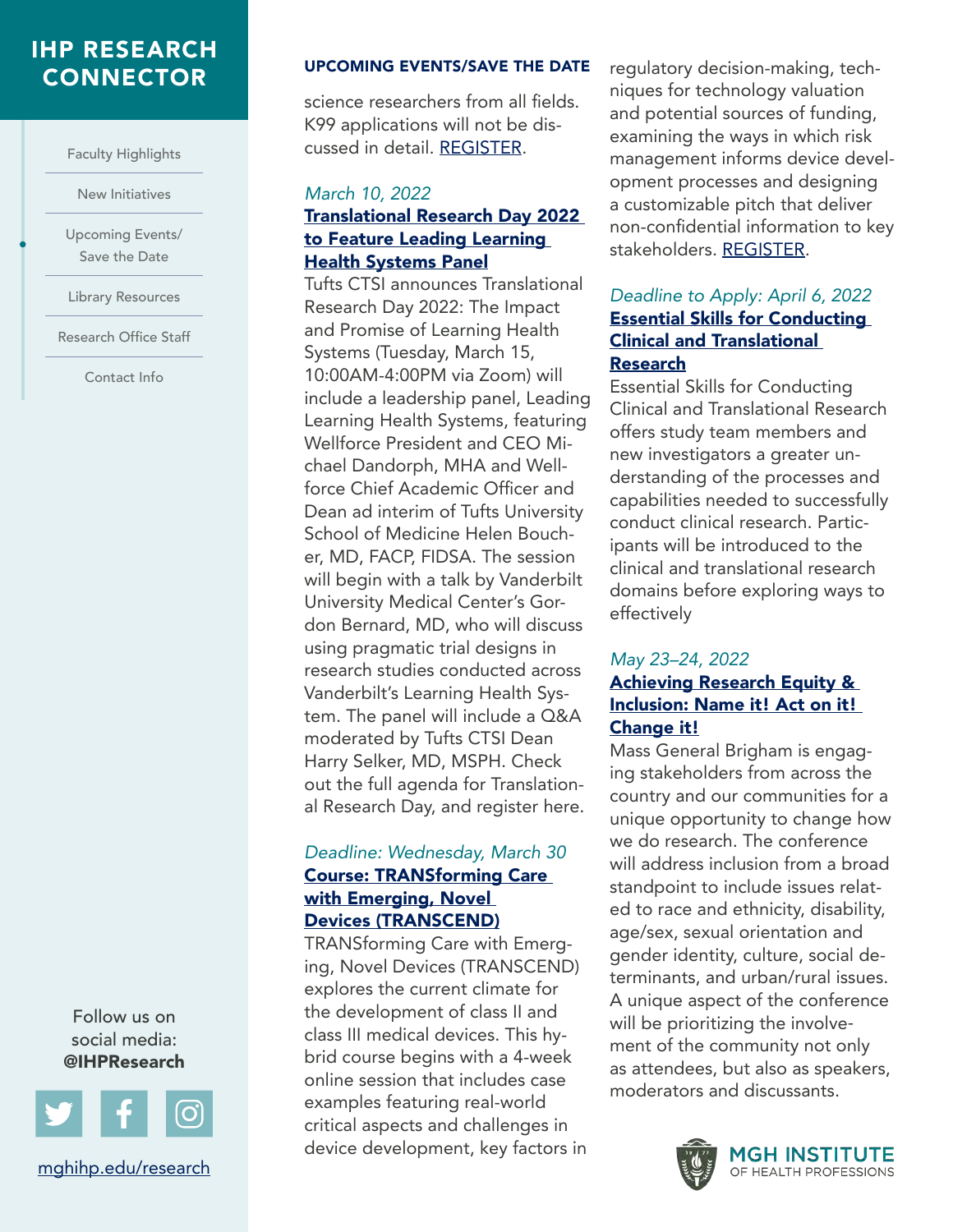#### <span id="page-7-0"></span>[IHP RESEARCH](#page-0-0)  CONNECTOR LIBRARY RESOURCES

[Faculty Highlights](#page-1-0) 

[New Initiatives](#page-4-0) 

[Upcoming Events/](#page-5-0)  [Save the Date](#page-5-0) 

Library Resources

•

[Research Office Staff](#page-8-0)

[Contact Info](#page-8-0) 

Follow us on social media: @IHPResearch



The Bellack Library, located on the fourth floor of Building 38, is offering newly acquired resources to all IHP students, faculty, and staff. Two new databases, [Business Source](https://login.treadwell.idm.oclc.org/login?url=https://search.ebscohost.com/login.aspx?authtype=ip,uid&custid=ns188491&groupid=main&profile=ehost&defaultdb=bth)  [Complete](https://login.treadwell.idm.oclc.org/login?url=https://search.ebscohost.com/login.aspx?authtype=ip,uid&custid=ns188491&groupid=main&profile=ehost&defaultdb=bth) and the [Sociological](https://login.treadwell.idm.oclc.org/login?url=https://www.proquest.com/sociology1?accountid=38928)  [Collection](https://login.treadwell.idm.oclc.org/login?url=https://www.proquest.com/sociology1?accountid=38928), are sources offered online and on site. Business Source Complete offers full text resources with a concentration in healthcare administration. The Sociological Collection offers access to sociological abstracts in combination with other databases covering the international literature in sociology. In total, it provides abstracts, indexing and full text coverage of journal articles.

In addition to these two new databases, the Library is offering a myriad of new journal subscriptions available to all students, faculty and staff this month. Offered alongside these new online journal subscriptions are several online books. These resources are available online (click the link above for more information on the newly acquired resources and journal publications). For all inquiries regarding the availability and location of these, please contact [Librarian Jessica Bell.](mailto:jbell%40mghihp.edu?subject=)

The Bellack Library is happy to welcome two new staff members to its directory. Lindsey Nichols joins as a reference librarian having formerly worked at the Emerson College library. A professional librarian since 2007, Lindsey specializes in research assistance and information literacy instruction for the arts, sciences, and business.

Joining Lindsey is Assistant Director Dominique Couturier. Dominique brings over five years of professional reference librarian experience having worked as an instructional librarian at Emmanuel College prior. Please join us in welcoming Lindsey and Dominique to the IHP!



Jessica Bell *Director of Library and Instructional Design* 



Dominique Couturier *Assistant Director* 



Lindsey Nichols *Reference Librarian*